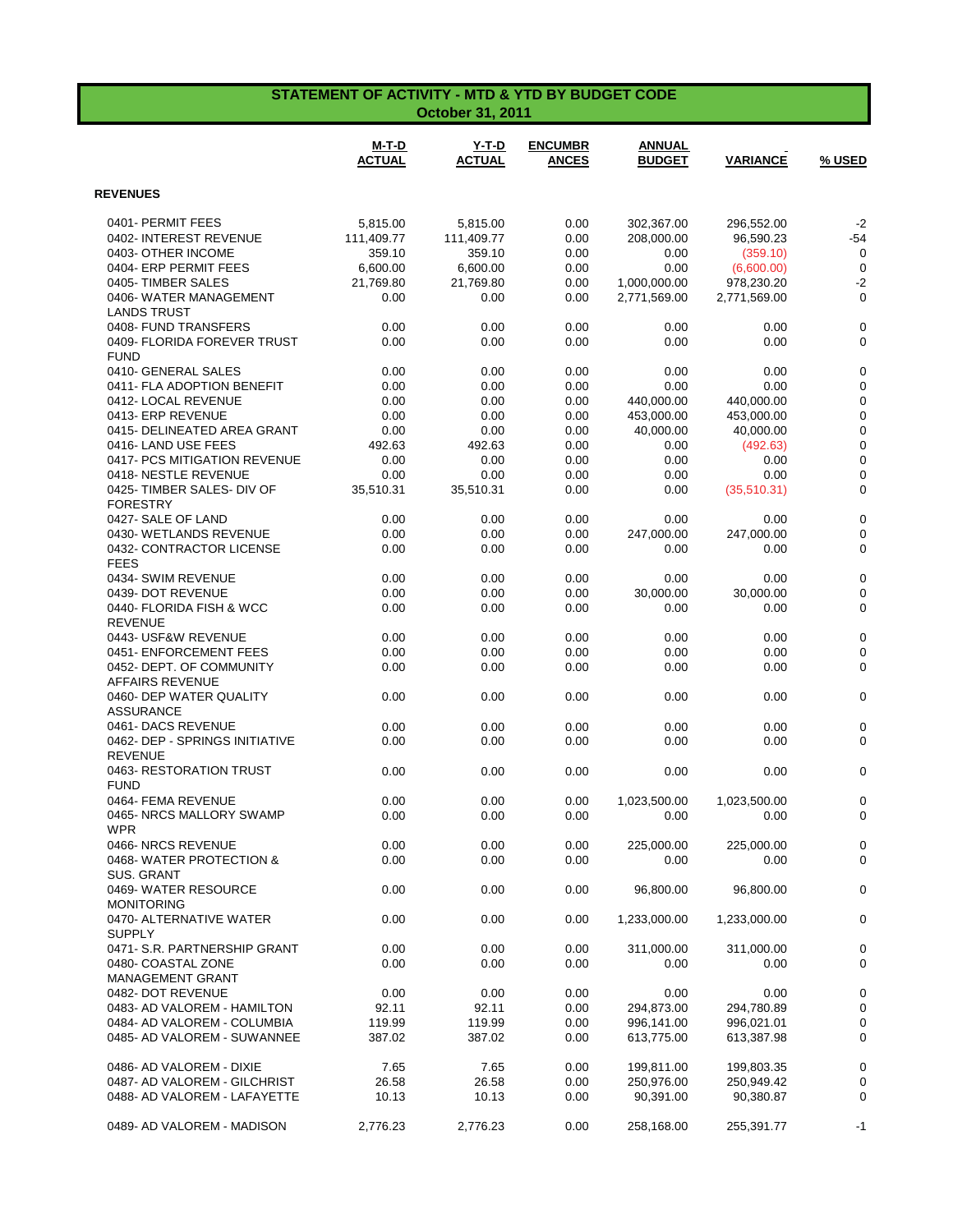| <b>STATEMENT OF ACTIVITY - MTD &amp; YTD BY BUDGET CODE</b><br><b>October 31, 2011</b> |                        |                               |                                |                                |                           |                  |  |
|----------------------------------------------------------------------------------------|------------------------|-------------------------------|--------------------------------|--------------------------------|---------------------------|------------------|--|
|                                                                                        | M-T-D<br><b>ACTUAL</b> | <u>Y-T-D</u><br><b>ACTUAL</b> | <b>ENCUMBR</b><br><b>ANCES</b> | <b>ANNUAL</b><br><b>BUDGET</b> | <b>VARIANCE</b>           | % USED           |  |
| 0490- AD VALOREM - TAYLOR                                                              | 359.66                 | 359.66                        | 0.00                           | 491,296.00                     | 490,936.34                | $\pmb{0}$        |  |
| 0491- AD VALOREM - UNION                                                               | 0.00                   | 0.00                          | 0.00                           | 91,366.00                      | 91,366.00                 | 0                |  |
| 0492- AD VALOREM - ALACHUA                                                             | 0.00                   | 0.00                          | 0.00                           | 1,376,812.00                   | 1,376,812.00              | $\mathbf 0$      |  |
| 0493- AD VALOREM - BAKER                                                               | 0.09                   | 0.09                          | 0.00                           | 4,856.00                       | 4,855.91                  | 0                |  |
| 0494- AD VALOREM - BRADFORD                                                            | 963.60                 | 963.60                        | 0.00                           | 321,418.00                     | 320,454.40                | $\mathbf 0$      |  |
| 0495- AD VALOREM - JEFFERSON                                                           | 366.56                 | 366.56                        | 0.00                           | 63,021.00                      | 62,654.44                 | $-1$             |  |
| 0496- AD VALOREM - LEVY                                                                | 3,068.82               | 3,068.82                      | 0.00                           | 356,029.00                     | 352,960.18                | $-1$             |  |
| 0497- AD VALOREM - PUTNAM                                                              | 0.00                   | 0.00                          | 0.00                           | 3,741.00                       | 3,741.00                  | $\mathbf 0$      |  |
| 0499- GREENVILLE                                                                       | 0.00                   | 0.00                          | 0.00                           | 33,595,679.00                  | 33,595,679.00             | 0                |  |
| <b>STORMWATER</b><br><b>TOTAL REVENUES</b>                                             | 190,135.05             | 190,135.05                    | 0.00                           | 47,389,589.00                  | 47,199,453.95             | $\mathbf 0$      |  |
| <b>EXPENSES</b>                                                                        |                        |                               |                                |                                |                           |                  |  |
| <b>SALARIES AND BENEFITS</b>                                                           |                        |                               |                                |                                |                           |                  |  |
|                                                                                        |                        |                               |                                |                                |                           | $\overline{7}$   |  |
| 1516- SALARIES<br><b>1520- GROUP INSURANCE</b>                                         | 290,465.84             | 290,465.84                    | 0.00                           | 3,985,989.84                   | 3,695,524.00              | 10               |  |
| 1521-RETIREMENT                                                                        | 53,525.62<br>16,822.00 | 53,525.62<br>16,822.00        | 0.00<br>0.00                   | 553,609.70<br>664,331.64       | 500,084.08                |                  |  |
| 1525- SOCIAL SECURITY                                                                  | 21,478.26              | 21,478.26                     | 0.00                           | 332,165.82                     | 647,509.64<br>310,687.56  | 3<br>6           |  |
| <b>TOTAL SALARIES AND</b>                                                              | 382,291.72             | 382,291.72                    | 0.00                           | 5,536,097.00                   | 5,153,805.28              | $\overline{7}$   |  |
| <b>BENEFITS</b>                                                                        |                        |                               |                                |                                |                           |                  |  |
| <b>OTHER PERSONAL SERVICES</b>                                                         |                        |                               |                                |                                |                           |                  |  |
| 2540- OTHER PERSONAL                                                                   |                        |                               |                                |                                |                           |                  |  |
| <b>SERVICES</b>                                                                        | 6,332.56               | 6,332.56                      | 0.00                           | 148,000.00                     | 141,667.44                | 4                |  |
| 2564- PROPERTY APPRAISER<br><b>FEES</b>                                                | 0.00                   | 0.00                          | 0.00                           | 210,000.00                     | 210,000.00                | $\mathbf 0$      |  |
| 2579- TAX COLLECTOR FEES                                                               | 0.00                   | 0.00                          | 0.00                           | 125,000.00                     |                           | 0                |  |
| 2580- LEGAL SERVICES                                                                   | 0.00                   | 0.00                          | 0.00                           | 255,000.00                     | 125,000.00<br>255,000.00  | 0                |  |
| 2585- AUDIT FEES                                                                       | 0.00                   | 0.00                          | 0.00                           | 35,000.00                      | 35,000.00                 | 0                |  |
| 2586- CONTRACTUAL                                                                      | 449.50                 | 449.50                        | 2,311.66                       | 18,384,247.00                  | 18,381,485.84             | 0                |  |
| <b>SERVICES</b><br><b>TOTAL OTHER PERSONAL</b><br><b>SERVICES</b>                      | 6,782.06               | 6,782.06                      | 2,311.66                       | 19,157,247.00                  | 19,148,153.28             | 0                |  |
| <b>EXPENSES</b>                                                                        |                        |                               |                                |                                |                           |                  |  |
|                                                                                        |                        |                               |                                |                                |                           |                  |  |
| 3552- SUWANNEE                                                                         | 2,878.93               | 2,878.93                      | 0.00                           | 0.00                           | (2,878.93)                | 0                |  |
| 3554- GILCHRIST                                                                        | 2,850.98               | 2,850.98                      | 0.00                           | 0.00                           | (2,850.98)                | $\mathbf 0$      |  |
| 3556-MADISON                                                                           | 3,751.22               | 3,751.22                      | 0.00<br>0.00                   | 0.00<br>0.00                   | (3,751.22)<br>(4, 137.23) | $\mathbf 0$      |  |
| 3557- TAYLOR<br>3559- ALACHUA                                                          | 4,137.23               | 4,137.23                      | 0.00                           | 0.00                           | (5,513.00)                | 0                |  |
| 3563-LEVY                                                                              | 5,513.00<br>2,845.94   | 5,513.00<br>2,845.94          | 0.00                           | 0.00                           | (2,845.94)                | 0<br>$\mathbf 0$ |  |
| 3564- PUTNAM                                                                           | 22.40                  | 22.40                         | 0.00                           | 0.00                           | (22.40)                   | 0                |  |
| 3565- HAMITON                                                                          | 1.74                   | 1.74                          | 0.00                           | 0.00                           | (1.74)                    | 0                |  |
| 3567- SUWANNEE                                                                         | 7.58                   | 7.58                          | 0.00                           | 0.00                           | (7.58)                    | 0                |  |
| 3568-DIXIE                                                                             | 0.23                   | 0.23                          | 0.00                           | 0.00                           | (0.23)                    | 0                |  |
| 3576- BRADFORD                                                                         | (30.25)                | (30.25)                       | 0.00                           | 0.00                           | 30.25                     | 0                |  |
| 3577- JEFFERSON                                                                        | 11.00                  | 11.00                         | 0.00                           | 0.00                           | (11.00)                   | 0                |  |
| 3578-LEVY                                                                              | 49.64                  | 49.64                         | 0.00                           | 0.00                           | (49.64)                   | $\pmb{0}$        |  |
| 3590- PAYMENT IN LIEU OF<br>TAXES                                                      | 0.00                   | 0.00                          | 0.00                           | 365,000.00                     | 365,000.00                | 0                |  |
| 3605- PRINTING                                                                         | 0.00                   | 0.00                          | 0.00                           | 39,900.00                      | 39,900.00                 | 0                |  |
| 3606- PUBLICATION OF                                                                   | 54.86                  | 54.86                         | 0.00                           | 31,600.00                      | 31,545.14                 | 0                |  |
| <b>NOTICES</b><br>3607- POSTAGE                                                        | 0.00                   | 0.00                          | 0.00                           | 25,000.00                      | 25,000.00                 | 0                |  |
| 3621-Meetings                                                                          | 0.00                   | 0.00                          | 0.00                           | 6,200.00                       | 6,200.00                  | 0                |  |
| 3622- REGISTRATIONS &                                                                  | 240.00                 | 240.00                        | 0.00                           | 80,375.00                      | 80,135.00                 | 0                |  |
| <b>TRAINING</b>                                                                        |                        |                               |                                |                                |                           |                  |  |
| 3626- TRAVEL EXPENSES                                                                  | 474.48                 | 474.48                        | 0.00                           | 84,250.00                      | 83,775.52                 | 1                |  |
| 3627- UTILITIES                                                                        | 134.43                 | 134.43                        | 0.00                           | 80,000.00                      | 79,865.57                 | 0                |  |
| 3628- COMMUNICATIONS                                                                   | 29.76                  | 29.76                         | 0.00                           | 150,000.00                     | 149,970.24                | 0                |  |